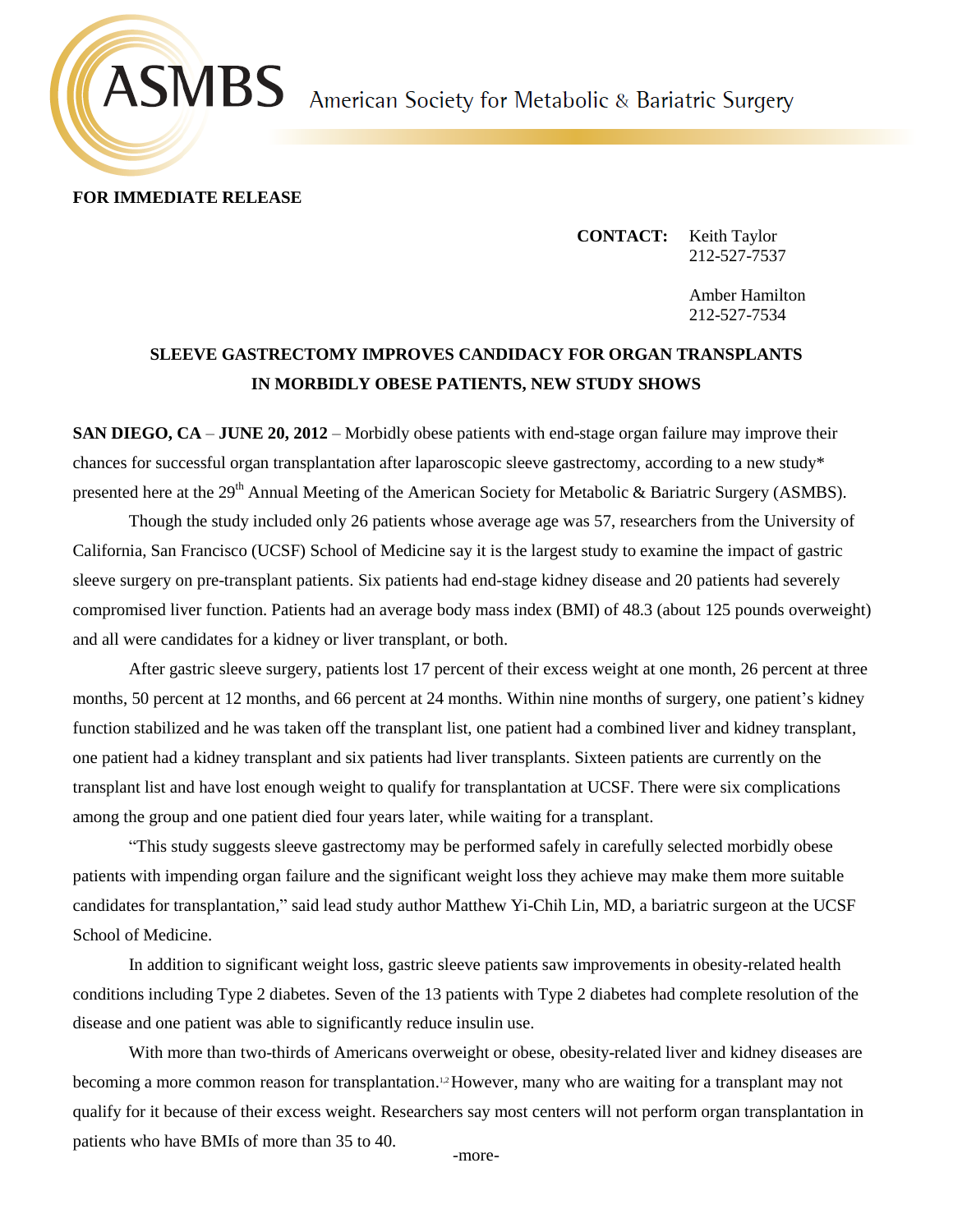According to the federal government, there were 16,898 kidney transplant procedures in 2010, with 94,598 people on the waiting list. Liver transplants numbered 6,291, with 16,954 people on the waiting list.<sup>3</sup> About one-third of people on organ transplantation waiting lists are obese and as many as 15 percent are morbidly obese.<sup>4</sup>

Dr. Lin notes surgeons chose sleeve gastrectomy for pre-transplant patients over other methods of bariatric surgery because it avoids implantation of a foreign body, like a gastric band, in immunosuppressed patients and maintains endoscopic access to the biliary system, which includes the gallbladder, bile ducts and certain cells inside the liver, and bile ducts outside the liver.

In a laparoscopic sleeve gastrectomy, surgeons remove almost 85 percent of the stomach and shape the remaining stomach into a tube or sleeve.<sup>5</sup> The minimally invasive procedure limits the amount of food patients can consume and helps them feel full sooner.

In addition to Dr. Lin, study UCSF School of Medicine co-authors include Ankit Sarin, MD, Mehdi Tavakol, MD, Shadee M. Amirkiai, BS, Stanley J. Rogers, MD, Jonathan T. Carter, MD, Andrew M. Posselt, MD, PhD.

### **About Obesity and Metabolic and Bariatric Surgery**

Obesity is one of the greatest public health and economic threats facing the United States.<sup>6</sup> Approximately 72 million Americans are obese<sup>7</sup> and, according to the ASMBS, about 18 million have morbid obesity. Obese individuals with a BMI greater than 30 have a 50 to 100 percent increased risk of premature death compared to healthy weight individuals as well as an increased risk of developing more than 40 obesity-related diseases and conditions including Type 2 diabetes, heart disease and cancer.<sup>8,9</sup> The federal government estimated that in 2008, annual obesity-related health spending reached \$147 billion,<sup>10</sup> double what it was a decade ago, and projects spending to rise to \$344 billion each year by 2018.<sup>11</sup>

Metabolic/bariatric surgery has been shown to be the most effective and long lasting treatment for morbid obesity and many related conditions and results in significant weight loss.12,13,14 In the United States, about 200,000 adults have metabolic/bariatric surgery each year.<sup>15</sup> The Agency for Healthcare Research and Quality (AHRQ) reported significant improvements in the safety of metabolic/bariatric surgery due in large part to improved laparoscopic techniques.<sup>16</sup> The risk of death is about 0.1 percent<sup>17</sup> and the overall likelihood of major complications is about 4 percent.<sup>18</sup>

#### **About the ASMBS**

The ASMBS is the largest organization for bariatric surgeons in the world. It is a non-profit organization that works to advance the art and science of bariatric surgery and is committed to educating medical professionals and the lay public about bariatric surgery as an option for the treatment of morbid obesity, as well as the associated risks and benefits. It encourages its members to investigate and discover new advances in bariatric surgery, while maintaining a steady exchange of experiences and ideas that may lead to improved surgical outcomes for morbidly obese patients. For more information, visit [www.asmbs.org.](http://www.asmbs.org/)

###

**\*PL-117: Laparoscopic Sleeve Gastrectomy Is Safe And Efficacious For Pre-Transplant Candidates** *Dr. Matthew Yi-Chih Lin; Ankit Sarin, MD; Mehdi Tavakol, MD; Shadee M. Amirkiai, BS; Stanley J. Rogers, MD; Jonathan T. Carter, MD; Andrew M. Posselt, MD, PhD*

-2-